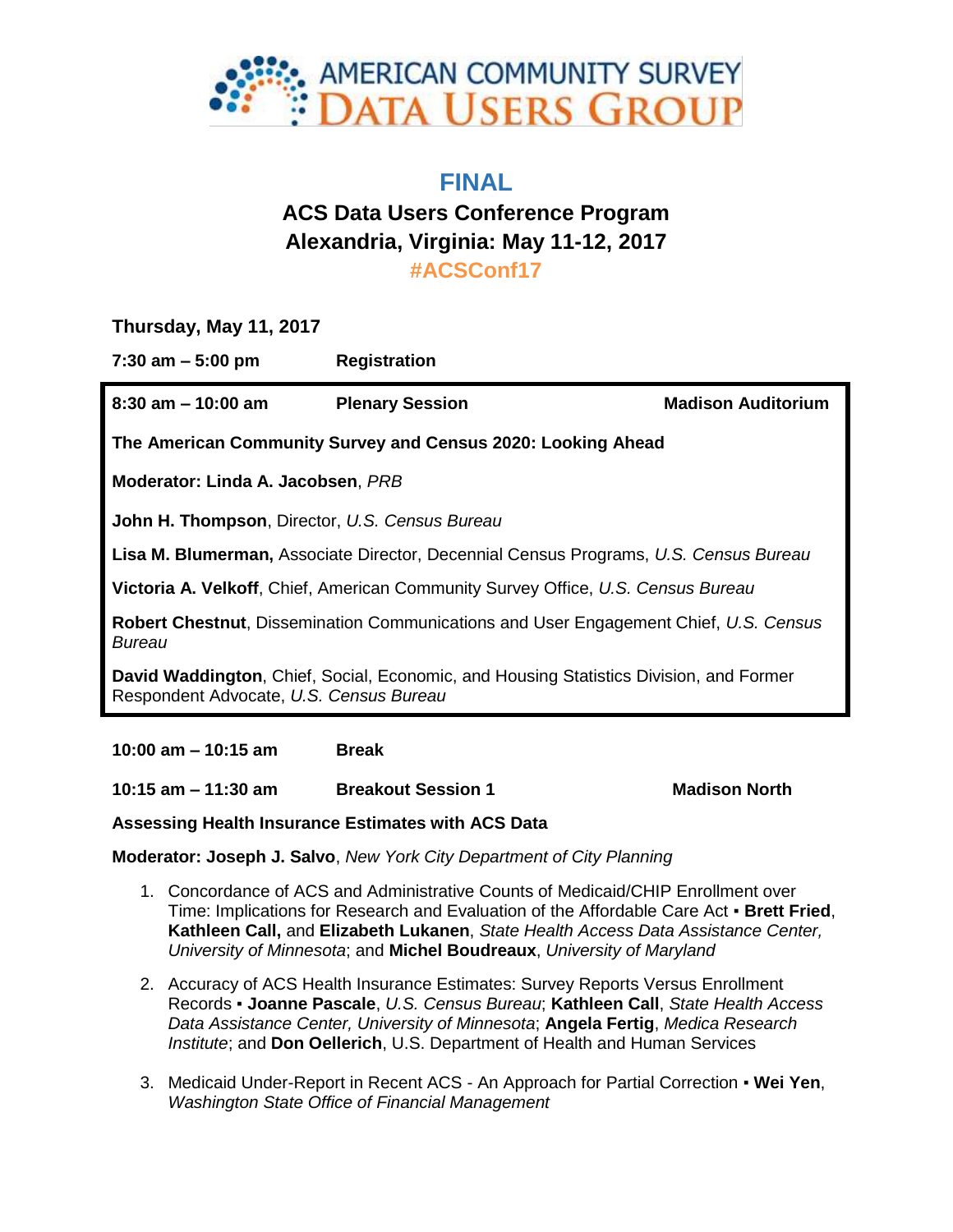### **Producing ACS Data Profiles for States and Local Communities**

#### **Moderator: Mark Mather,** *PRB*

- 1. Community Partnerships: Creating Custom ACS Data Portraits for Community Organizers ▪ **Carrie Koss Vallejo**, *Data You Can Use*
- 2. Utilizing Census Data to Develop Demographic Profiles at the Sub-County Level **Maria Peña, Leslie Ray,** and **Sanaa Abedin**, *County of San Diego*
- 3. Making News out of the ACS: Case Study of a Research Collaboration with a News Outlet Using ACS Data on Health Insurance Coverage ▪ **David Egan-Robertson, Malia Jones, Daniel Veroff,** and **Caitlin McKown**, *Applied Population Lab, University of Wisconsin-Madison*

| 11:30 am $-$ 12:00 pm | Break to purchase lunch                                 |                                  |
|-----------------------|---------------------------------------------------------|----------------------------------|
| 12:00 pm $-$ 12:50 pm | <b>Roundtable discussions</b><br>(or lunch on your own) | <b>Madison North &amp; South</b> |
| 12:50 pm $-$ 1:00 pm  | <b>Break</b>                                            |                                  |

| 1:00 pm $-$ 2:30 pm<br><b>Breakout Session 3</b> | <b>Madison North</b> |
|--------------------------------------------------|----------------------|
|--------------------------------------------------|----------------------|

**Preliminary Results from the 2016 American Community Survey Content Test**

**Moderator: Jennifer Ortman**, *U.S. Census Bureau*

- 1. Overview of the Methodology of the Content Test **Broderick Oliver**, *U.S. Census Bureau*
- 2. Health Insurance **Edward Berchick**, *U.S. Census Bureau*
- 3. Weeks Worked **David Howard**, *U.S. Census Bureau*
- 4. Computer and Internet Use **Camille Ryan**, *U.S. Census Bureau*
- 5. Journey-to-Work and Commute Mode **Brian McKenzie**, *U.S. Census Bureau*
- 6. Race & Hispanic Origin **Angela Buchanan**, *U.S. Census Bureau*
- 7. Industry & Occupation and Class of Worker **Anthony Martinez**, *U.S. Census Bureau*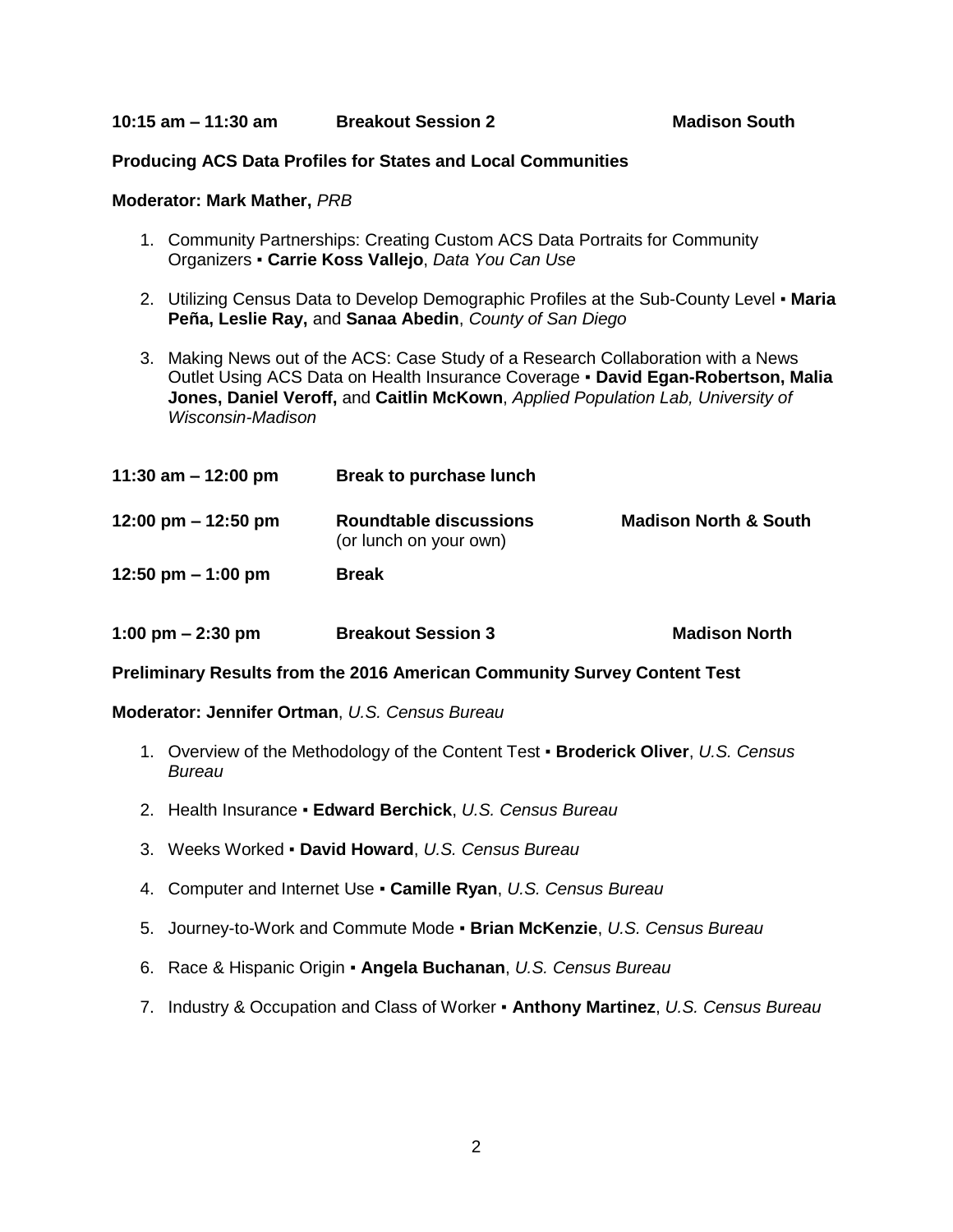**1:00 pm – 2:30 pm Breakout Session 4 Madison South**

## **Using the ACS for Model-Based Estimates**

## **Moderator: Stanislav (Stas) Kolenikov**, *Abt Associates*

- 1. In Health Matters, Place Matters: The Virginia Health Opportunity Index **Justin Crow**  and **Rex Anson-Dwamena**, *Office of Health Equity, Virginia Department of Health*
- 2. Using the American Community Survey (ACS) to Implement a Supplemental Poverty Measure (SPM) ▪ **Liana Fox, Jose Pacas,** and **Brian Glassman**, *U.S. Census Bureau*
- 3. Using ACS Microdata to Estimate SNAP and EITC Non-Participation in New York City . **Ola Topczewska, Scarlett Swerdlow, Kelly Kreft,** and **Advik Shreekumar**, *Civis Analytics*
- 4. Is It Still the Economy Stupid? A Spatial Regression Analysis of the 2016 Presidential Election Using the American Community Survey Data and Other Materials ▪ **Andrew Beveridge**, *Queens College CUNY* and *Social Explorer*; **Shige Song***, Queens College CUNY*; and **Ahmed Lacevic**, *Social Explorer*

**2:30 pm – 2:45 pm Break**

**2:45 pm – 4:15 pm Breakout Session 5 Madison North**

## **Comparing or Combining ACS Data with Other Data Sources**

**Moderator: Joseph J. Salvo**, *New York City Department of City Planning*

- 1. Using the ACS to Track the Economic Performance of U.S. Inner Cities **Austin Nijhuis**, *Initiative for a Competitive Inner City*
- 2. Visualizing and Linking ACS Census Tract Data with NYC Public School Students and Schools ▪ **Stephanie Kranes**, *New York City Independent Budget Office*
- 3. Constructing Measures of Household Characteristics from Administrative Data Sources and the American Community Survey: Similarities and Differences in Methods and Findings ▪ **Webb Sprague**, *Division of Research and Data Analysis, Washington State Department of Social and Health Services*
- 4. Improving Government Service Delivery with the American Community Survey **Chris Eshleman**, *Port Authority of New York and New Jersey;* and **Jonathan Auerbach**, *Columbia University*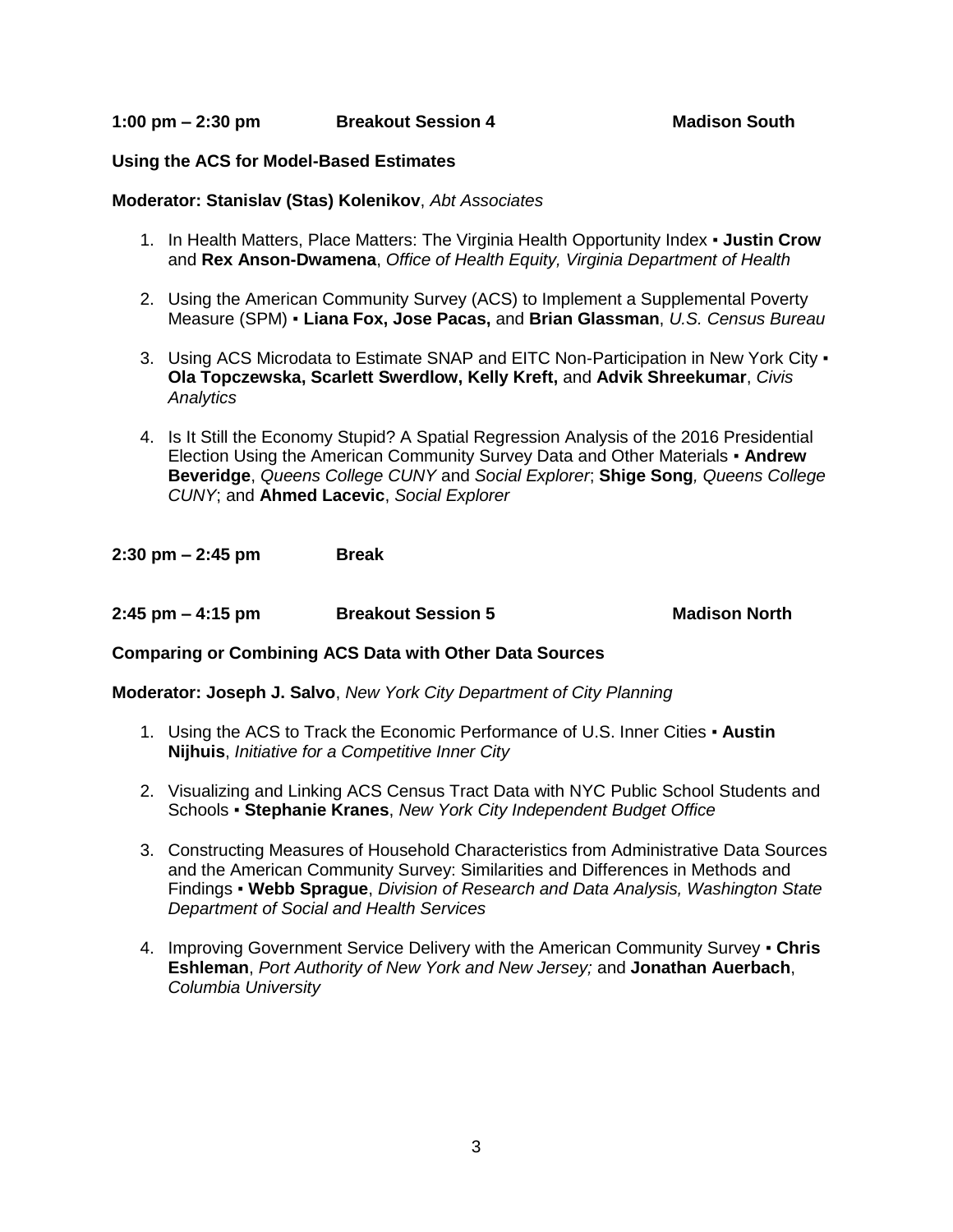**2:45 pm – 4:15 pm Breakout Session 6 Madison South**

## **Using the ACS to Monitor Public Health**

### **Moderator: Penelope Weinberger**, *American Association of State Highway and Transportation Officials*

- 1. Small Area Estimates of Health Insurance Coverage: A Local Health Department Perspective ▪ **Sanaa Abedin, Leslie Ray,** and **Maria Peña**, *County of San Diego*
- 2. Neighborhood Tabulation Areas: Triangulating the ACS with Other Data at the Small Area Level to Enhance Population Health Improvement Capacity in New York City **· Tsu-Yu Tsao, Kathleen Reilly,** and **Anna Zhilkova**, *New York City Department of Health and Mental Hygiene*
- 3. Utilization of ACS and Other Federal Data to Address Health Disparities in a Federally Designated Region ▪ **Whitney Zahnd, Georgia Mueller-Luckey,** and **Joshua Sarver**, *Office of Population Science and Policy, School of Medicine, Southern Illinois University*
- 4. Improving Population Health Requires Identifying Priority Areas: The Social Determinants of Health Mapper ▪ **David Grolling**, *American Academy of Family Physicians*; **Mark Carrozza** and **Jené Grandmont**, *HealthLandscape*

|  | 4:15 pm $-$ 5:00 pm | <b>Breakout Session 7a</b> | <b>Madison South</b> |
|--|---------------------|----------------------------|----------------------|
|--|---------------------|----------------------------|----------------------|

## **Impact of ACS Methods/Design on Data Quality** (Intermediate/Advanced)

**Moderator: Stanislav (Stas) Kolenikov**, *Abt Associates*

- 1. The Impact of the Undercount of Young Children in the Census on Poverty Estimates from the American Community Survey ▪ **William O'Hare**, *O'Hare Data and Demographic Services, LLC*
- 2. Restating Earnings in Common-Year Terms When Combining Multiple ACS PUMS Files ▪ **David Gibson**, *Vocational Economics, Inc*.

## **4:15 pm – 5:00 pm Breakout Session 7b Madison North**

**Impact of ACS Methods/Design on Data Quality** (Novice/Intermediate)

## **Moderator: Lance George**, *Housing Assistance Council*

- 1. As Time Goes By: How Period Data Influence the Estimates of Recently Arrived Immigrants in the American Community Survey ▪ **Luke Larsen**, **Elizabeth Grieco**, and **Howard Hogan**, *U.S. Census Bureau*
- 2. What Do Margins of Error Tell Us About Small Area ACS Data? **Ken Hodges**, *Claritas*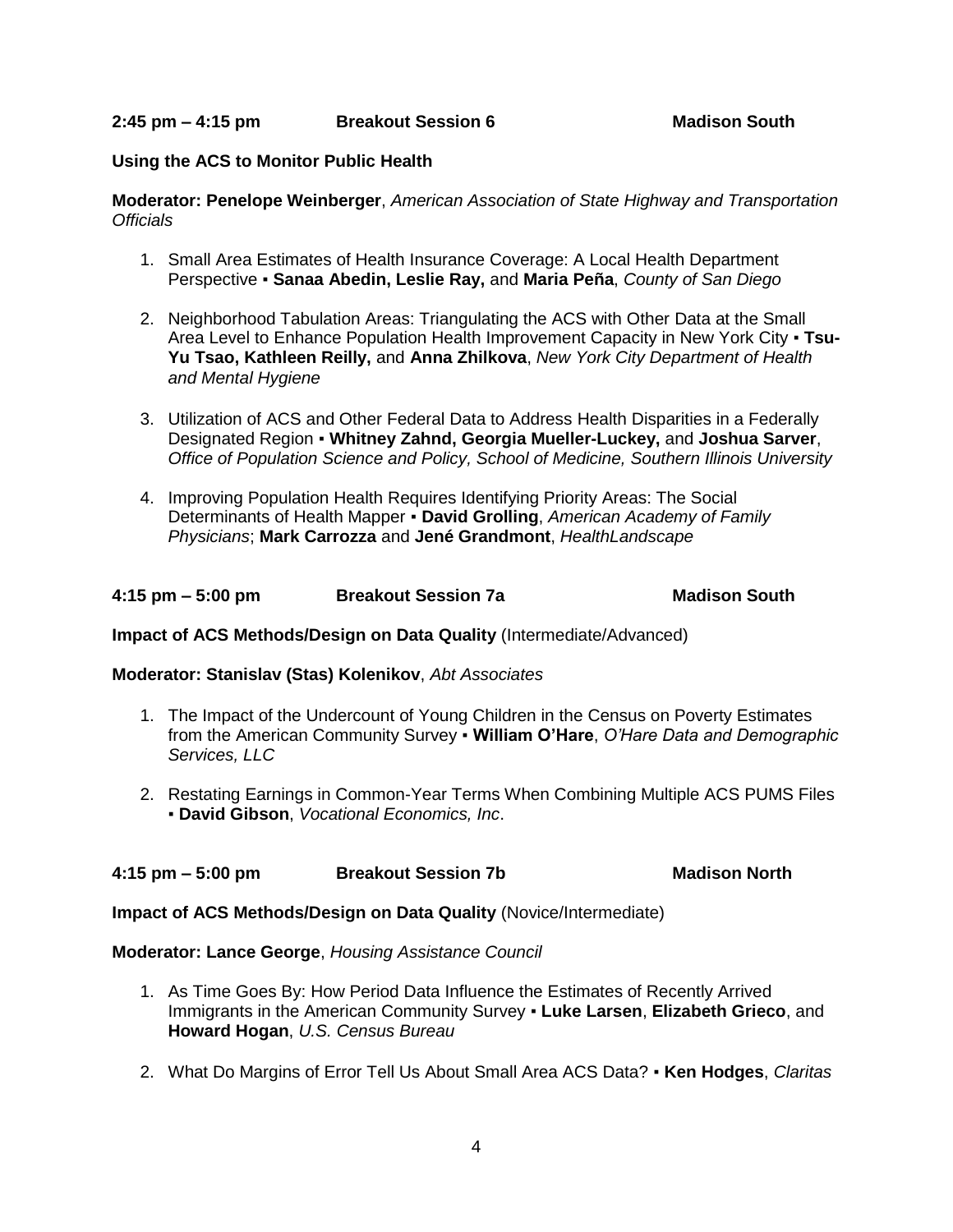## **Friday, May 12, 2017**

**7:30 am – 12:00 pm Registration**

| 8:30 am – 10:00 am                                                                                                             | <b>Plenary Session</b> | <b>Madison Auditorium</b> |  |  |
|--------------------------------------------------------------------------------------------------------------------------------|------------------------|---------------------------|--|--|
| <b>Looking Ahead: Meeting ACS Data User Needs</b>                                                                              |                        |                           |  |  |
| <b>Moderator: Mark Mather, PRB</b>                                                                                             |                        |                           |  |  |
| David Hubble, Senior Statistician, Westat                                                                                      |                        |                           |  |  |
| <b>Joseph J. Salvo</b> , Director, Population Division, New York City Department of City Planning                              |                        |                           |  |  |
| <b>Jason R. Jurjevich, Assistant Professor, Portland State University</b>                                                      |                        |                           |  |  |
| Lance George, Director of Research and Information, Housing Assistance Council                                                 |                        |                           |  |  |
| <b>Emilia Istrate, Managing Director, Counties Futures Lab, National Association of Counties</b>                               |                        |                           |  |  |
| <b>Penelope Weinberger, CTPP Program Manager, American Association of State Highway and</b><br><b>Transportation Officials</b> |                        |                           |  |  |
| Stanislav (Stas) Kolenikov, Senior Scientist, Abt Associates                                                                   |                        |                           |  |  |
| Mark Mather, Associate Vice President, U.S. Programs, PRB                                                                      |                        |                           |  |  |

**10:00 am – 10:15 am Break**

**10:15 am – 11:40 am Breakout Sessions 8 and 9**

**Best Practices for Mapping ACS Data: 10:15 am – 10:55 am Madison North**

**Moderator: Jason R. Jurjevich**, *Portland State University*

- 1. Towards Standards in Mapping ACS Data **Joel Alvarez** and **Joseph Salvo**, *New York City Department of City Planning*
- 2. Can We Map ACS Data with "Confidence?" **David Wong** and **Min Sun**, *George Mason University*

## **Case Studies: Data Visualization Tools: 11:00 am – 11:40 am Madison North**

## **Moderator: Emilia Istrate**, *National Association of Counties*

- 1. Democratizing Open Data Making Data Accessible Through Interactive Data Visualizations ▪ **Anne Pickford Cahill**, *County of Fairfax, Virginia*
- 2. Visualizing ACS Data to Support Regional Policy and Economic Development **Jami Dennis**, *Maricopa Association of Governments*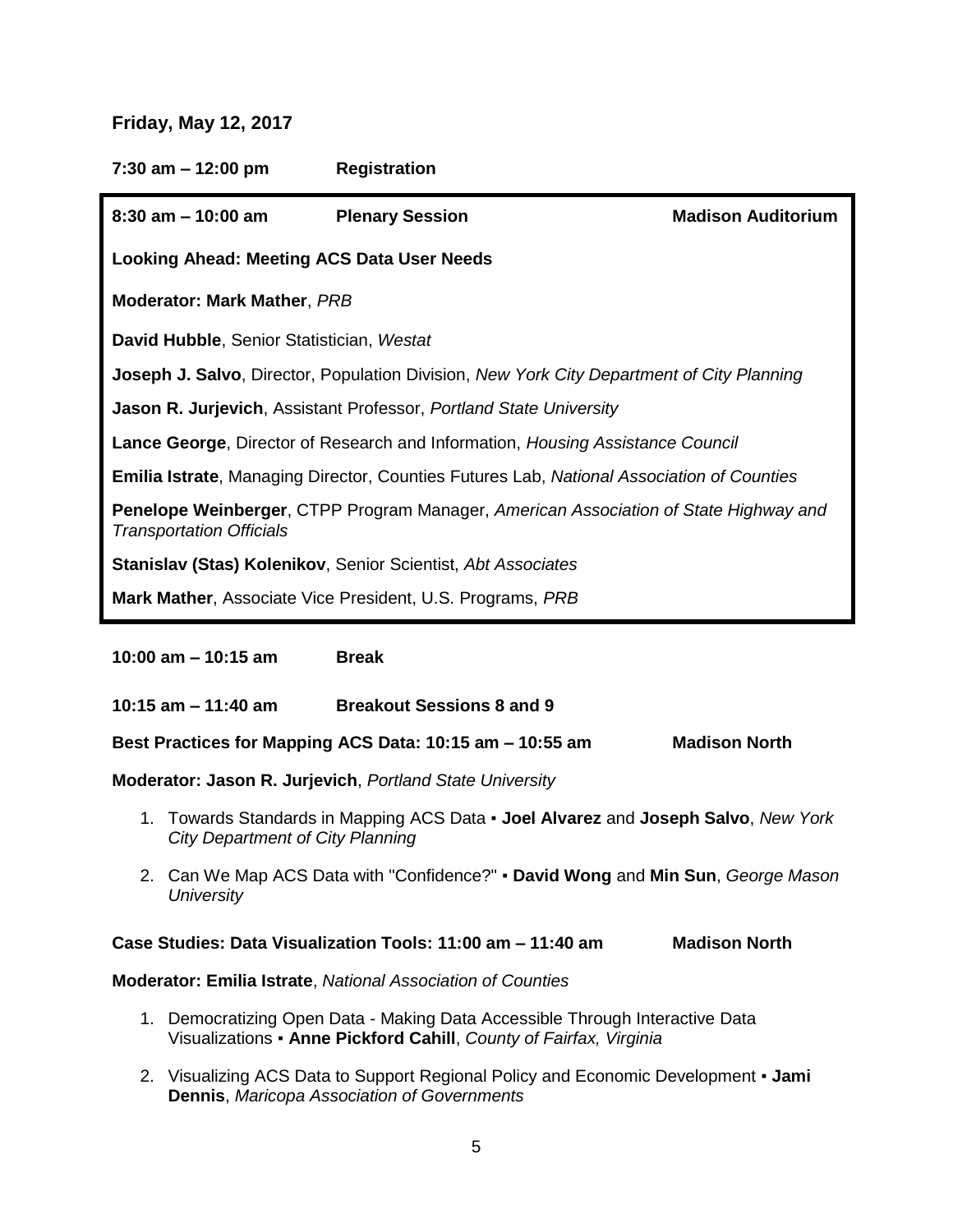**10:15 am – 11:40 am Breakout Sessions 10 and 11**

## **New ACS Applications and Resources: 10:15 am – 10:55 am Madison South**

**Moderator: Lance George**, *Housing Assistance Council*

- 1. Using ACS Data to Study the 2016 Election in the Classroom: A Case Study from Bucknell University ▪ **Todd Suomela, Janine Glather,** and **Carrie Pirman**, *Bucknell University*
- 2. New Additions and Updates on the ACS Website **Justin Keller**, *U.S. Census Bureau*

## **ACS Data for Tribal Areas and Rural Communities: 11:00 am – 11:40 am Madison South**

## **Moderator: Lance George**, *Housing Assistance Council*

- 1. Using ACS Data to Explore Native American Populations: A Closer Look at Tribal Tracts ▪ **Keith Wiley** and **Christina Davila**, *Housing Assistance Council*
- 2. Racial and Ethnic Disparities in Disability among Medicare Beneficiaries in Rural Communities: ACS 2012-2015 ▪ **Shondelle Wilson-Frederick, Loida Tamayo, Elsa Haile,** and **Cara James**, *Centers for Medicare and Medicaid Services, U.S. Department of Health and Human Services*

| 11:40 am $-$ 12:10 pm | <b>Break to purchase lunch</b>                          |                                  |
|-----------------------|---------------------------------------------------------|----------------------------------|
| 12:10 pm $-$ 12:55 pm | <b>Roundtable discussions</b><br>(or lunch on your own) | <b>Madison North &amp; South</b> |
| 12:55 pm $-1:00$ pm   | <b>Break</b>                                            |                                  |
| 1:00 pm $-$ 2:30 pm   | <b>Breakout Session 12</b>                              | <b>Madison South</b>             |

## **Tools: Novice/Intermediate**

**Moderator: Emilia Istrate**, *National Association of Counties*

- 1. Data USA: Using Census Data to Create Data-Driven Narratives **Jonathan Speiser**, *Datawheel LLC*
- 2. Populations at Risk A Free Automated Web-Based Tool **Patty Gude**, **Ray Rasker**  and **Scott Story,** *Headwaters Economics*
- 3. State Data Centers: The Census Bureau's Premier Local Partners **Gregg Bell**, *University of Alabama*
- 4. Reduce Steps to Save Consumer Dollars: Delivering Ready-to-Use ACS Data for Sophisticated Data Consumers ▪ **Jan Vink**, *Cornell Institute for Social and Economic Research (CISER)*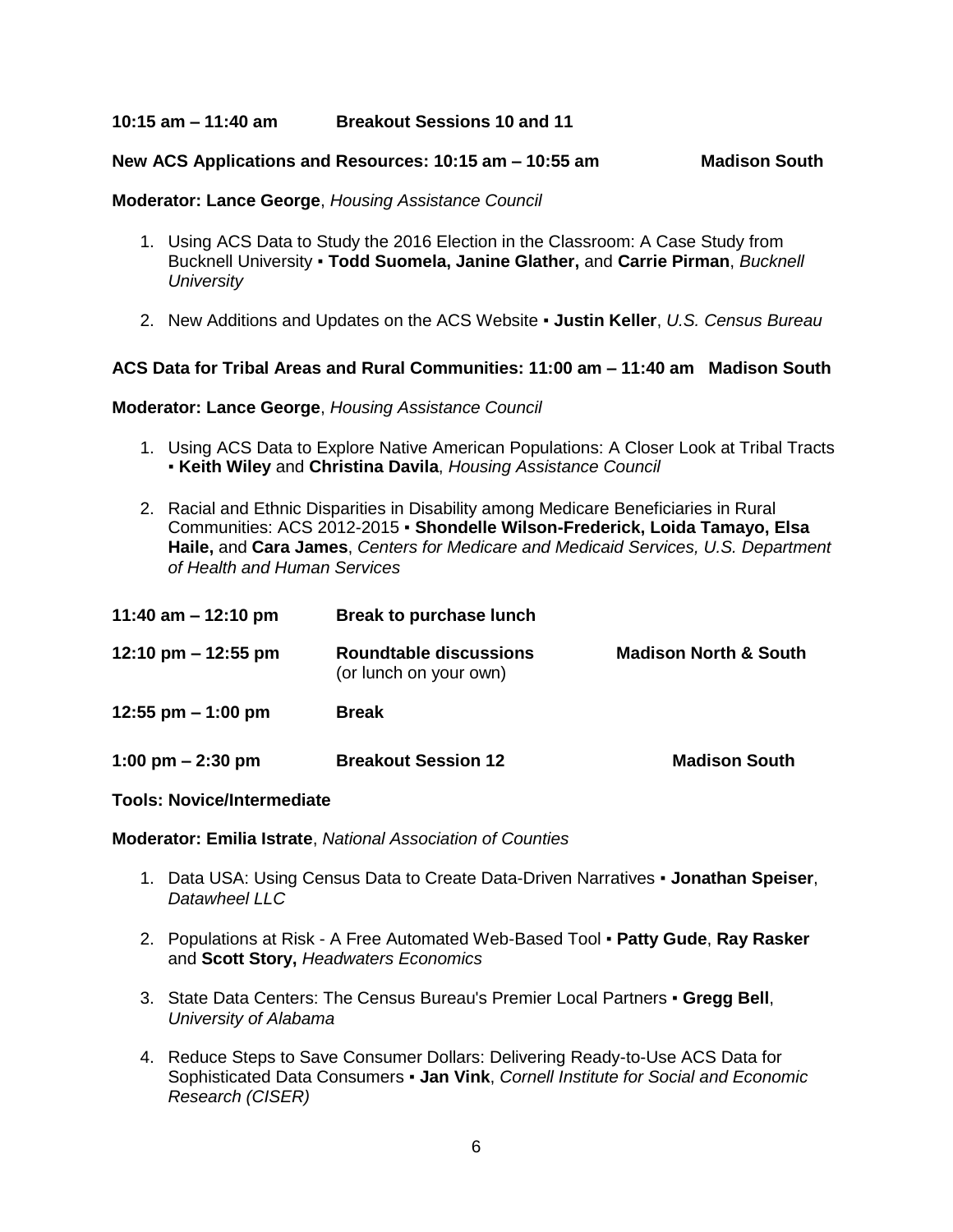**1:00 pm – 2:30 pm Breakout Session 13 Madison North**

## **Tools: Advanced**

## **Moderator: Jason R. Jurjevich**, *Portland State University*

- 1. ACS Data Resources from the Missouri Census Data Center **John Blodgett** and **Glenn Rice**, *Office of Social and Economic Data Analysis, University of Missouri*
- 2. Supplemental Geography for ACS Microdata from IPUMS **Jonathan Schroeder**, *Minnesota Population Center, University of Minnesota*
- 3. Mapping ACS Data in R with Choroplethr **Ari Lamstein**, *Lamstein Consulting LLC*
- 4. Leveraging Linked Data: Semantic Web Technologies Applied to ACS Data **Jonathan Ortiz**, *data.world*

**2:30 pm – 2:45 pm Break**

**2:45 pm – 4:15 pm Breakout Session 14 Madison North**

## **Applications of ACS Data for Estimates and Forecasts**

**Moderator: Linda Jacobsen**, *PRB* 

- 1. ACS Data in Population Estimates and Forecasts: Practical Considerations and Extensions ▪ **Matt Schroeder** and **Todd Graham**, *Metropolitan Council – Twin Cities*
- 2. Challenges in Using PUMS to Generate Small Area Demographic Multipliers to Assess Development Impacts ▪ **Sidney Wong**, *Community Data Analytics*
- 3. Estimating Distributions for Populations Within Nested Geographies with Public-Use Data ▪ **Matthew Simpson** and **Christopher Wikle**, *University of Missouri*; **Scott Holan**, *University of Missouri*/*U.S. Census Bureau*; and **Jonathan Bradley**, *Florida State University*
- 4. How ACS Commuting Data Can Make Smart Cities Smarter **Peter Viechnicki**, *Deloitte Center for Government Insights*